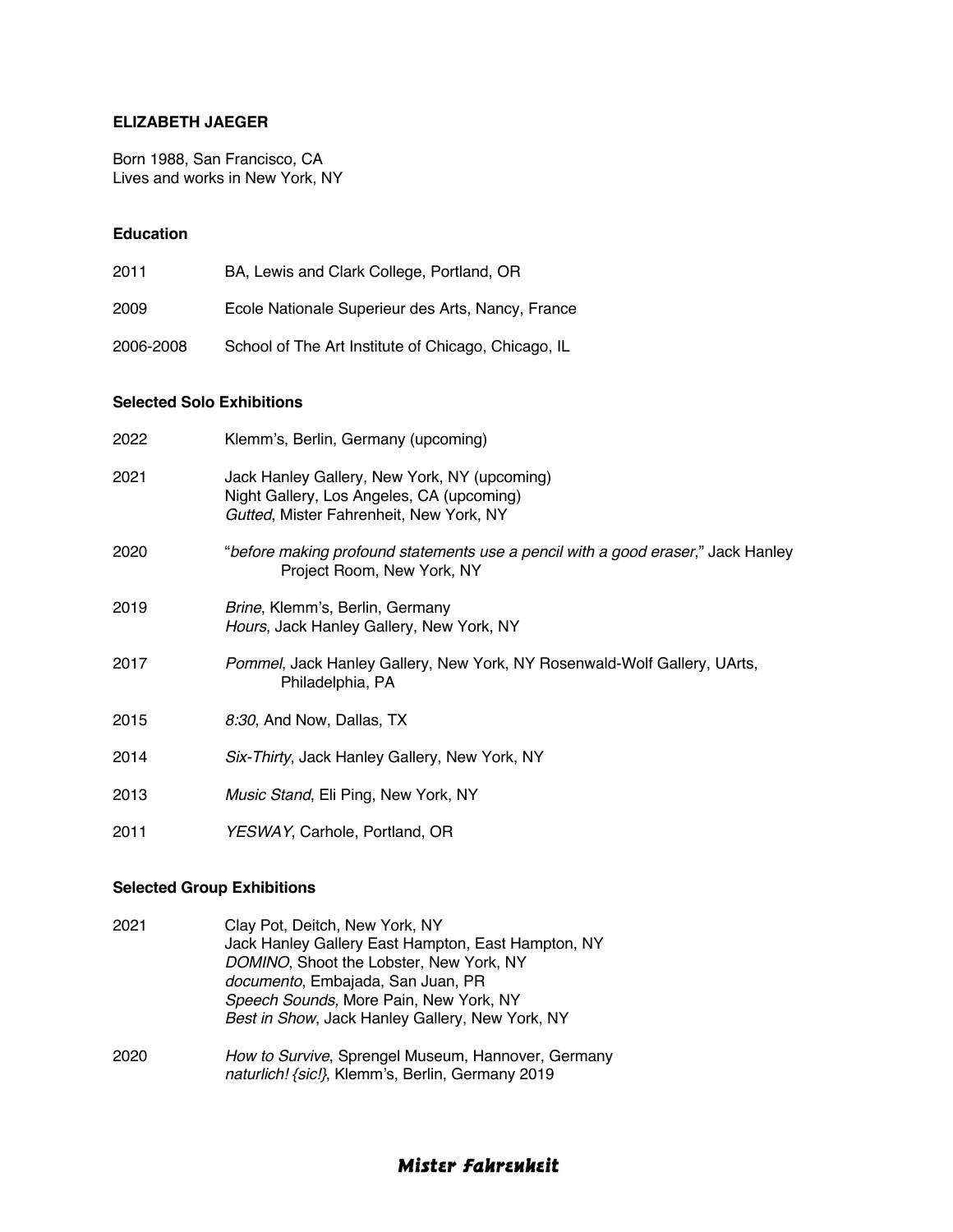|      | People, Deitch, Los Angeles, CA<br>Hours, Jack Hanley Gallery, New York, NY                                                                                                                                                                                                                                                                                                                                                                                                                                                                                                                                                                                                                                                                                                                                                                                 |
|------|-------------------------------------------------------------------------------------------------------------------------------------------------------------------------------------------------------------------------------------------------------------------------------------------------------------------------------------------------------------------------------------------------------------------------------------------------------------------------------------------------------------------------------------------------------------------------------------------------------------------------------------------------------------------------------------------------------------------------------------------------------------------------------------------------------------------------------------------------------------|
| 2018 | Zombies: Pay Attention!, Aspen Art Museum, Aspen, CO<br>Housewarming, Third Floor, New York, NY<br>Silent Transformations, Deli Gallery, New York, NY<br>Beside Myself, JTT Gallery, New York, NY<br>Pine Barrens, Tanya Bonakdar, New York, NY<br>At Large (Part II), Reyes Projects, Detroit, MI<br>Wading in a Puddle, Motel, New York, NY<br>Eye to Eye, Arsenal Contemporary, New York, NY<br>The Pain of Others, Ghebaly Gallery, Los Angeles, CA                                                                                                                                                                                                                                                                                                                                                                                                     |
| 2017 | The Sun and the Rainfall II, Galleria Zero, Milan, Italy<br>Personae, Klemm's, Berlin, Germany<br>Elizabeth Jaeger, Moris, Giorgio Andreotta Calo, Galerie Rolando Anselmi, Berlin,<br>Germany<br>Sticky Fingers, Arsenal Contemporary, New York, NY<br>Dreamers Awake, White Cube, London, United Kingdom<br>99 Cents or Less, Museum of Contemporary Art Detroit, Detroit, MI<br>Katy Cowan, Sara Cwynar, Elizabeth Jaeger and Willa Nasatir, Fourteen 30<br>Contemporary, Portland, OR<br>Lentils, Ramiken Crucible, New York, NY<br>Form of Touch, curated by Becky Nahom, Pfizer Building, Brooklyn, NY                                                                                                                                                                                                                                                |
| 2016 | 30th Anniversary Exhibition, Attics of My Life, Jack Hanley Gallery, New York, NY<br>It Started With A Rose, 315 Gallery, New York, NY<br>An Idle Visitation, Plaza Mercado, Santa Fe, CA<br>Too Much of a Good Thing, Hudson Basilica, Hudson, New York, NY<br>Summer Reading, Fortnight Institute, New York, NY<br>Cool Memories, Occidental Temporary, Viellejuif, France<br>Garden Memories, Regards, Chicago, IL<br>In The Making, SIGNAL, New York, NY<br>Onion By The Ocean, Underdonk, New York, NY<br>In Practice: Fantasy Can Invent Nothing New, SculptureCenter, New York, NY<br>Mirror Cells, Whitney Museum of American Art, New York, NY<br>Watermark, SIGNAL, Brooklyn, NY<br>Fear of a Blank Pancake, White Flag Projects, St. Louis, MO                                                                                                   |
| 2015 | Greater New York, Museum of Modern Art PS1, New York, NY<br>Finestra Aperta, Jack Hanley Gallery, New York, NY<br>He Put a Hot Fish in Her Navel, Embajada, San Juan, Puerto Rico<br>Elizabeth Jaeger, Ann Greene Kelly, Aidan Koch, And Now, Dallas, TX<br>The Figure 8, Lamar Dodd School of Art, University of Georgia, Athens, GA<br>Sublime, Auto Body, Bellport, NY<br>Freedom Culture, curated by Graham Collins, Journal Gallery, Brooklyn, NY<br>Weird Science, curated by Aniko Berman, Marianne Boesky Gallery, New York, NY<br>Close to the Skin, curated by Lumi Tan, Company, New York, NY<br>Le Musée Imaginaire, Galerie Lefebvre & Fils, Paris, France<br>Dirty Linen, DESTE Foundation, Athens, Greece<br>Night Shade: Dean Levin, Eli Ping, Elizabeth Jaeger, KINMAN, London, United Kingdom<br>Vessels, Blackston Gallery, New York, NY |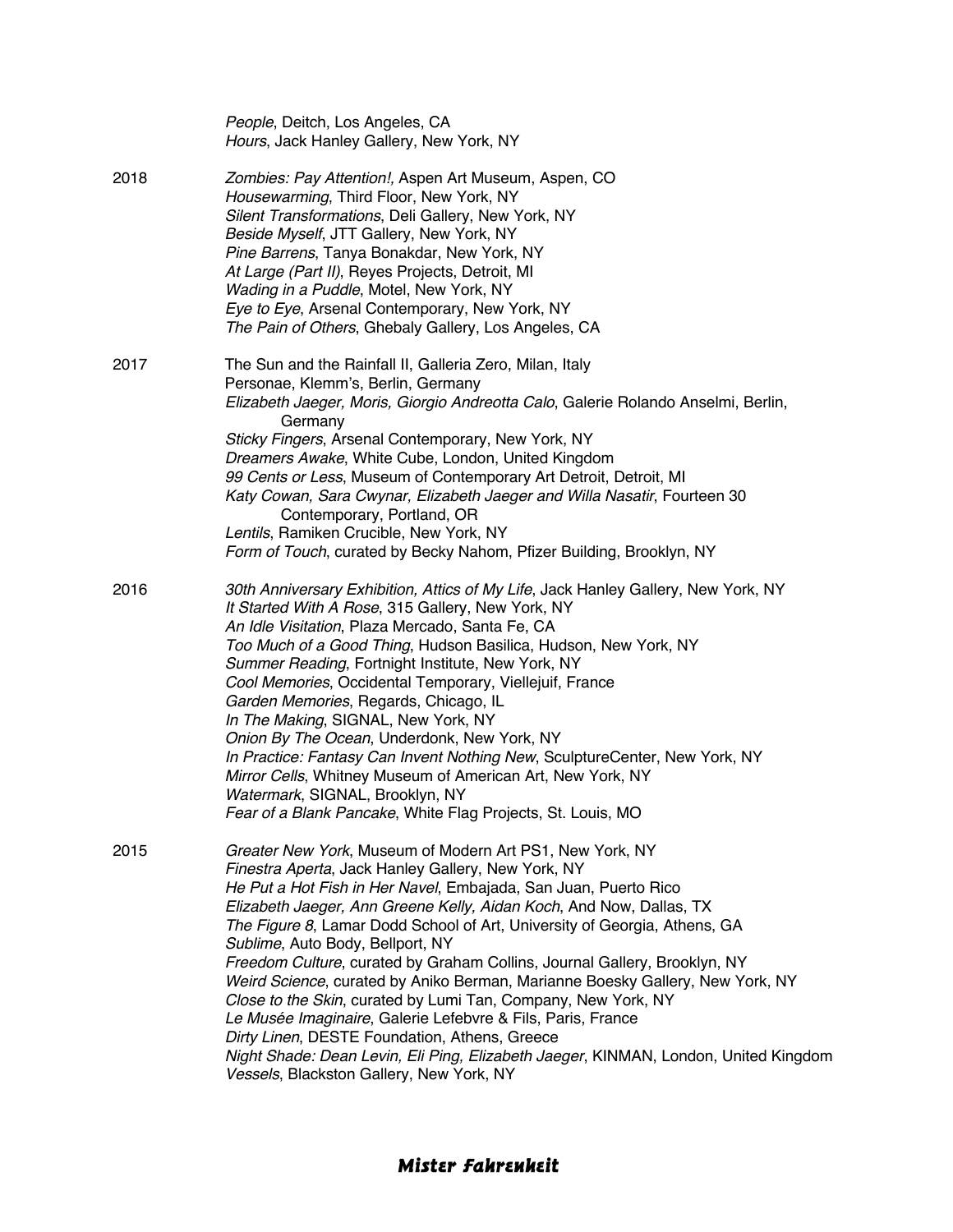|                     | Stirring Still, The LeRoy Neiman Gallery at Columbia University, New York, NY<br>Vis-a-vis, curated by Michael Mahalchick, Andrew Edlin Gallery, New York, NY                                                                                                                                                                                                                                                                                                                                                                 |
|---------------------|-------------------------------------------------------------------------------------------------------------------------------------------------------------------------------------------------------------------------------------------------------------------------------------------------------------------------------------------------------------------------------------------------------------------------------------------------------------------------------------------------------------------------------|
| 2014                | Got Tortilla with Butter on Phone. Think it's the End?, curated by Mikkel Carl, Rod Barton,<br>London, United Kingdom<br>Buying Friends: The Kortman Collection, Urban Institute for Contemporary Arts (UICA),<br>Grand Rapids, MI<br>Zero Point, Jackie Klempay Gallery, Brooklyn, NY<br>Paging Yolanda, Johannes Vogt Gallery, New York, NY<br>NIGHT TIDE, Gallery Diet, Miami, FL<br>Border Food, curated by Jesse Greenberg, Loyal Gallery, Malmo, Sweden<br>Former Models, curated by Merkx & Gwynne, BRIC, New York, NY |
| 2013                | Internet Protocol, Patrellas Imports, New York, NY<br>Snail Salon, curated by Adrienne Rubenstein, Regina Rex, New York, NY<br>Bedfellows Club, curated by Jess Hirsch, Patty Healy McMeans, Minneapolis, MN<br>That Being Said, Jack Hanley Gallery, New York, NY<br>Where the Sun Don't Shine, 247365, New York, NY                                                                                                                                                                                                         |
| 2012                | Rock Lobster, Shoot the Lobster, New York, NY                                                                                                                                                                                                                                                                                                                                                                                                                                                                                 |
| 2011                | Vis a Vis, Backyard Projects, New York, NY<br>Four, Settlement Gallery, Portland, OR<br>Hence, Hoffman Gallery, Portland, OR                                                                                                                                                                                                                                                                                                                                                                                                  |
| 2010                | Soluble, Nationale, Portland, OR<br>Portrait Show, The Soap Gallery, San Francisco, CA<br>Rich With Nothing, Hungry Man Gallery, San Francisco, CA.                                                                                                                                                                                                                                                                                                                                                                           |
| 2009                | Family Quilt #2, Together Gallery, Portland, OR<br>Devout Sacrilege, Galerie Studio St., Berlin, Germany<br>L'Art Sain, Gallery Neuf, Nancy, France.<br>METZBAU, Galerie de l'ENSA de Metz, Metz, France<br>I Love You, Briscoe School, Ashland, OR                                                                                                                                                                                                                                                                           |
| 2008                | Family Quilt, Together Gallery, Portland, OR                                                                                                                                                                                                                                                                                                                                                                                                                                                                                  |
| 2007                | Wish List, Koscielak Gallery, Chicago, IL<br>Going to Bed, Heaven Gallery, Chicago, IL<br>Art Bash, Betty Hoffman Gallery, Chicago, IL<br>Show ID, Gallery X, Chicago, IL                                                                                                                                                                                                                                                                                                                                                     |
| 2006                | Illusion 4, Mission Cultural Center, San Francisco, CA                                                                                                                                                                                                                                                                                                                                                                                                                                                                        |
| 2005                | Art Without Borders, Mission Cultural Center, San Francisco, CA                                                                                                                                                                                                                                                                                                                                                                                                                                                               |
| <b>Publications</b> |                                                                                                                                                                                                                                                                                                                                                                                                                                                                                                                               |
| 2018                | Reco / Verso: Art Publishing in Practice, Hauser & Wirth Publishers and Artbook at<br>MoMA PS1, New York, NY                                                                                                                                                                                                                                                                                                                                                                                                                  |
| 2017                | Vitamin C: Clay and Ceramic in Contemporary Art, Phaidon, New York, NY                                                                                                                                                                                                                                                                                                                                                                                                                                                        |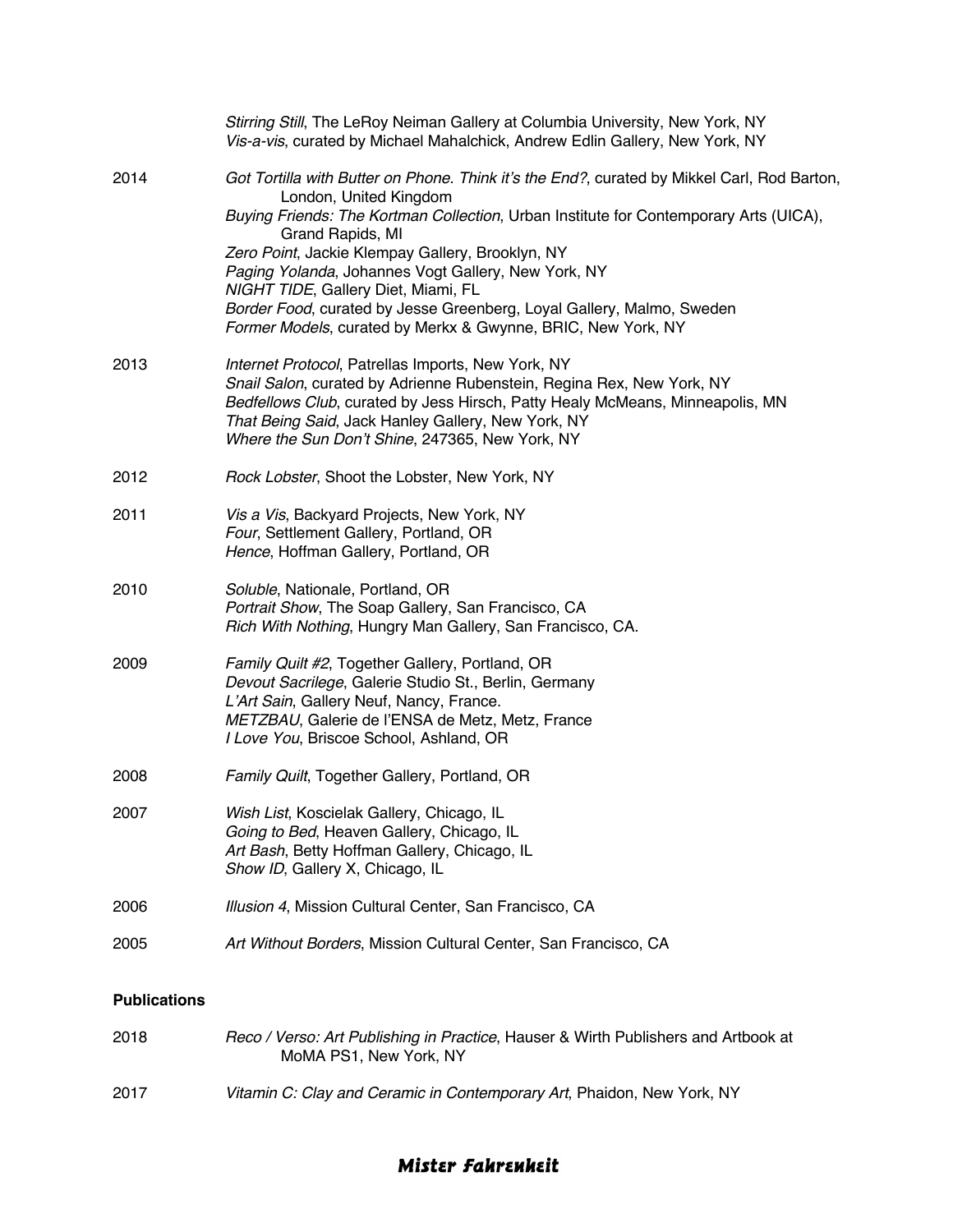|                     | Dreamers Awake, White Cube, New York, NY<br>Play With Me, Grace Banks, Laurence Kind Publishing Ltd, London, United Kingdom<br>Form of Touch, Becky Nahom, Brooklyn, NY                                                                                                                                                                                                                                                                                                                                                                                                                                                                                                                                                                                                                                                                                                                                                   |
|---------------------|---------------------------------------------------------------------------------------------------------------------------------------------------------------------------------------------------------------------------------------------------------------------------------------------------------------------------------------------------------------------------------------------------------------------------------------------------------------------------------------------------------------------------------------------------------------------------------------------------------------------------------------------------------------------------------------------------------------------------------------------------------------------------------------------------------------------------------------------------------------------------------------------------------------------------|
| 2016                | In Practice: Fantasy Can Invent Nothing New, Sculpture Center, New York, NY                                                                                                                                                                                                                                                                                                                                                                                                                                                                                                                                                                                                                                                                                                                                                                                                                                               |
| 2015                | Deste: 33 Years, 1983-2015, The Deste Foundation, Athens, Greece<br>Buying Friends, The Kortman Collection, Urban Institute for Contemporary Art, Grand<br>Rapids MI<br>The Figure 8, Lamar Dodd School of Art, Athens, GA<br>Notes From A Young Curator, by Sam Korman, Publication Studio, Portland, OR                                                                                                                                                                                                                                                                                                                                                                                                                                                                                                                                                                                                                 |
| <b>Bibliography</b> |                                                                                                                                                                                                                                                                                                                                                                                                                                                                                                                                                                                                                                                                                                                                                                                                                                                                                                                           |
| 2021                | E. Buhr, "In Hannover lehrt, HOW TO SURVIVE Widerstand in der Krise" Monopol,<br>January.                                                                                                                                                                                                                                                                                                                                                                                                                                                                                                                                                                                                                                                                                                                                                                                                                                 |
| 2020                | J. Ayerza, "Elizabeth Jaeger," Lacanian Ink, 55/56, Fall. (cover)<br>C. Bonin, "Starter : Die Neuen Kuenstler" ART -Das Kunstmagazin, April.<br>L. Wessel, "Poster for Download, Courage Gallery In The Break Room," Monopol, April<br>22.<br>S. Metz, "#Kunsttrotzcorona 12," artmagazine, April 17.<br>Editorial, "How the Art World is Helping to Fight the Effects of Coronavirus," Harpers<br>Bazaar, April 15.<br>"Poster d'artista negli ospedali di New York," Sky Arte, April 13.<br>T. Dafoe, "Artists Have Designed Motivational Posters for Healthcare Workers on the<br>Front Lines - More than 85 artists have contributed posters to show their<br>gratitude," Artnet, April 9.<br>H. Bishara, "Artists Decorate Hospital ICUs With Encouraging Posters" Hyperallergic,<br>April 8.<br>B. Bobb, "Meet the Women Behind the Inspirational Art Gallery Wall in Lenox Hill<br>Hospital," Vogue.com, March 27. |
| 2019                | S. Wolfe, "Strength Through Fragility - Elizabeth Jaeger's Brine", Artland, May.<br>A. Larkin, "Ritualisted Sculptures: Elizabeth Jaeger," Exberliner, May.<br>J. Hardt, "Bodies as Vessels: an Interview with Elizabeth Jaeger," Berlin Artlink, April.<br>A. Lehrer, "The Discomfort in Comfort: Vulnerability in Elizabeth Jaeger's New Portraits,"                                                                                                                                                                                                                                                                                                                                                                                                                                                                                                                                                                    |

*Filthy Dreams*, February 14. J. Chiaverina, "One on One: Elizabeth Jaeger Talks 'Hours', Her New Show of Portraiture at Jack Hanley Gallery," *ARTNews*, January.

| 2018 | A. Lehrer, "Contemporary Art Unsettles In Show at JTT Gallery Curated by Dan           |
|------|----------------------------------------------------------------------------------------|
|      | Herschlein," Forbes, August 7th.                                                       |
|      | D. Creahan, "Beside Myself, Curated by Dan Herschlein, at JTT," ArtObserved, August 2. |
|      | "The Pain of Others at Ghebaly Gallery," Contemporary Art Daily, February 28.          |
|      | J. Piejko, "Critic's Guide : Los Angeles," Frieze.com, January 2.                      |
|      | J. Weitz, "The Pain of Others at Ghebaly Gallery," CARLA, February 8.                  |
|      | "Eye to Eye at Arsenal Contemporary, New York," Mousse Magazine, February.             |
|      |                                                                                        |

- 2017 "Elizabeth Jaeger Why I Create," *Phaidon*, Vitamin C: Clay and Ceramic in Contemporary Art.
	- G. Banks, *Play With Me: Dolls, Women, Art,* Laurence King Publishing Ltd, London, UK,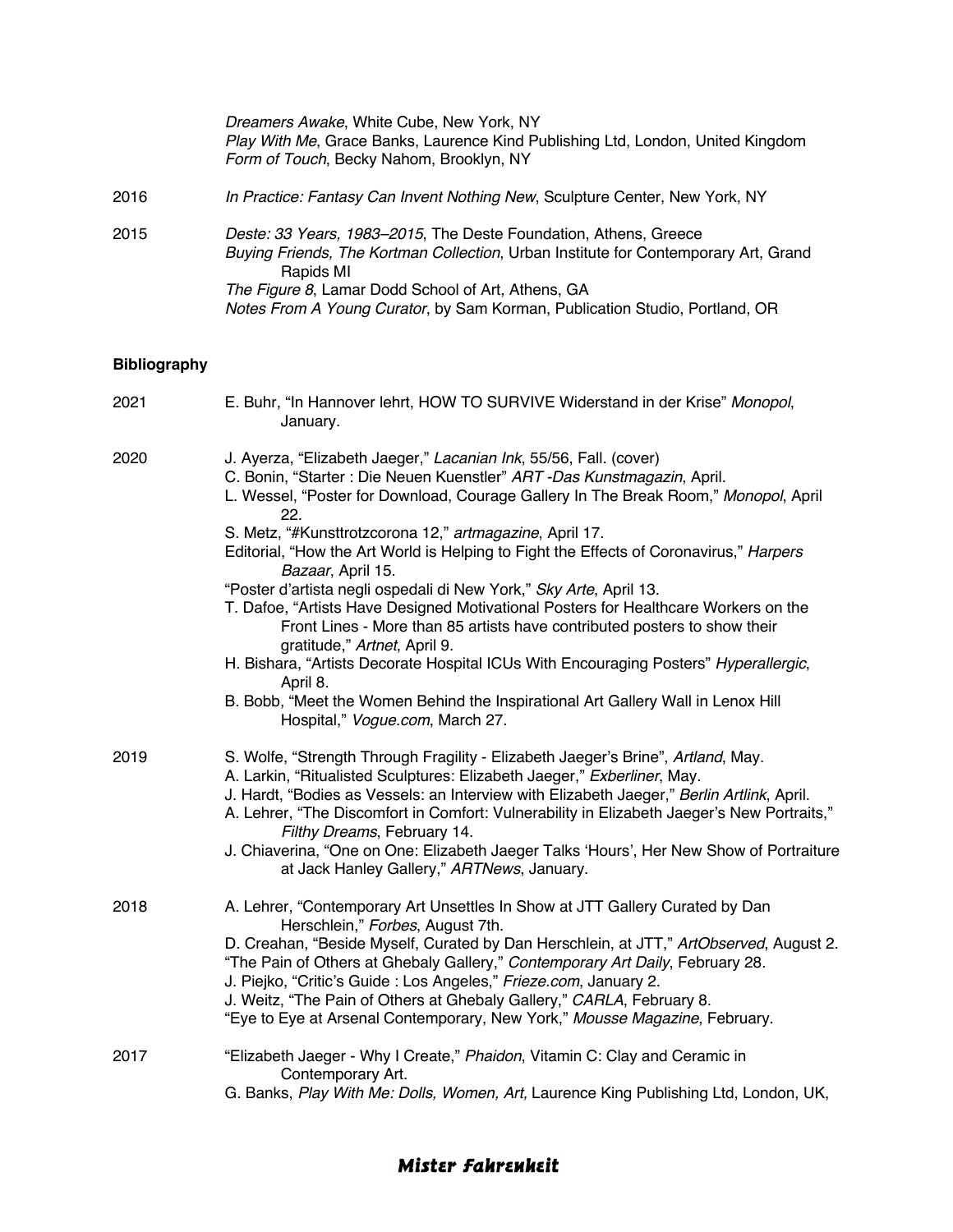2017.

- G. Banks, "Five Contemporary Artists Using Dolls as a Feminist Protest," *AnOther*, September 19.
- J. Wolkoff, "The Body Politic: A Conversation with Elizabeth Jaeger," *Art in America*, August 23.
- "Sticky Fingers at Arsenal Contemporary, New York," *Cura Magazine*.
- S. Cascone, "Editor's Picks: 14 Things to See in New York This Week," *Artnet News*, July 10.
- "'Sticky Fingers' at Arsenal Contemporary New York," *BlouinArtInfo*, August 1.
- B. Cannon, "Critics' Picks," *Artforum*, July.
- E. McDermott, "10 Female Artists to Watch," *Elle*, May 9.
- D. Kazanjian, "A Guide to This Spring's Best Art Shows," *Vogue*, March 31.
- J. Wolkoff, "Elizabeth Jaeger at Jack Hanley," *Art in America*, March 23.
- C. Lesser, "15 Must-See Works at NADA New York," *Artsy*, March 3.

- 2016 K. Herriman, "A New York Gallery Show Rethinks the Summer Reading List," *The Creators Project*, July 7.
	- W. Vogel, "Critics' Picks," *Artforum*, June.
	- "Time Out Loves to See 'Mirror Cells'", *Time Out New York*, June 15.
	- J. Chiaverina, "Spider Women, Cargo Ships, Chia Grass, and 'Mommy': Behind the Scenes of 'Mirror Cells' at the Whitney Museum," *ArtNews*, 10 June.
	- Tracy Zwick, "Feeling It," *Cultured Magazine*, June.
	- "A Flowering of Spring Shows," *BLOUIN ArtInfo*, May.
	- "Mirror Cells at Whitney Museum," *MUSE*, 12 May.
	- S. Heins, "5 Great Things To Do In NYC This Week," *Gothamist*, May.
	- S. Gladstone, "The Time Between Seconds," *Foundations Magazine*, Spring/Summer.
	- N. Freeman, "SculptureCenter Reveals More Details of it's All-Female 2016 Exhibition

Lineup," *ARTnews*, March 1.

- K. Herriman, "In Bushwick, Signal Gallery's Latest Show Will Improve Your Mental Health," *Artsy*, February 29.
- M. Finaly, "Exhibitions in Brief: Saints, Sex Dolls and Subversive Paintings," *CFile Daily*, February 22.
- S. Callahan, "5 Rising Sculptors Talk About What's Next in 2016," *Vice*, February 19.

2015 "The Ones To Watch: Elizabeth Jaeger," *Interview Magazine*, Winter.

- N. Freeman, "'Thinking From The Present Allowed Us To Get To The Past': Peter Eleey Talks The New Embrace of Old Work In 'Greater New York'," *ArtNews*, October 9.
- B. Sutton, "MoMA PS1's Citywide Survey Shows New York's Greats (and Not-so-Greats)," *Hyperallergic*, October 9.
- A. Binlot, "A New Gallery in Puerto Rico With a Salacious Backstory," *The New York Times,* October 1.
- "Elizabeth Jaeger," *Purple Magazine*, Fall-Winter 2015/2016, volume 3, issue 24.

"Consumer Reports: Elizabeth Jaeger," *Art News*, August 21.

- "Weird Science," *V Magazine*, August.
- "Review: 'Weird Science,' a Group Show of Experimental Art," *The New York Times*, July 30.

"Elizabeth Jaeger 'Night Shade' at Kinman Gallery, London," *Purple.fr*, July 3.

"Le musée imaginaire," *Wall Street International*.

- M. Lim, "Elizabeth Jaeger," *Arthena*, June 22.
- J. Steinhauer, "The 2015 NADA New York Art Fair in 25 Superlatives," *Hyperallergic*,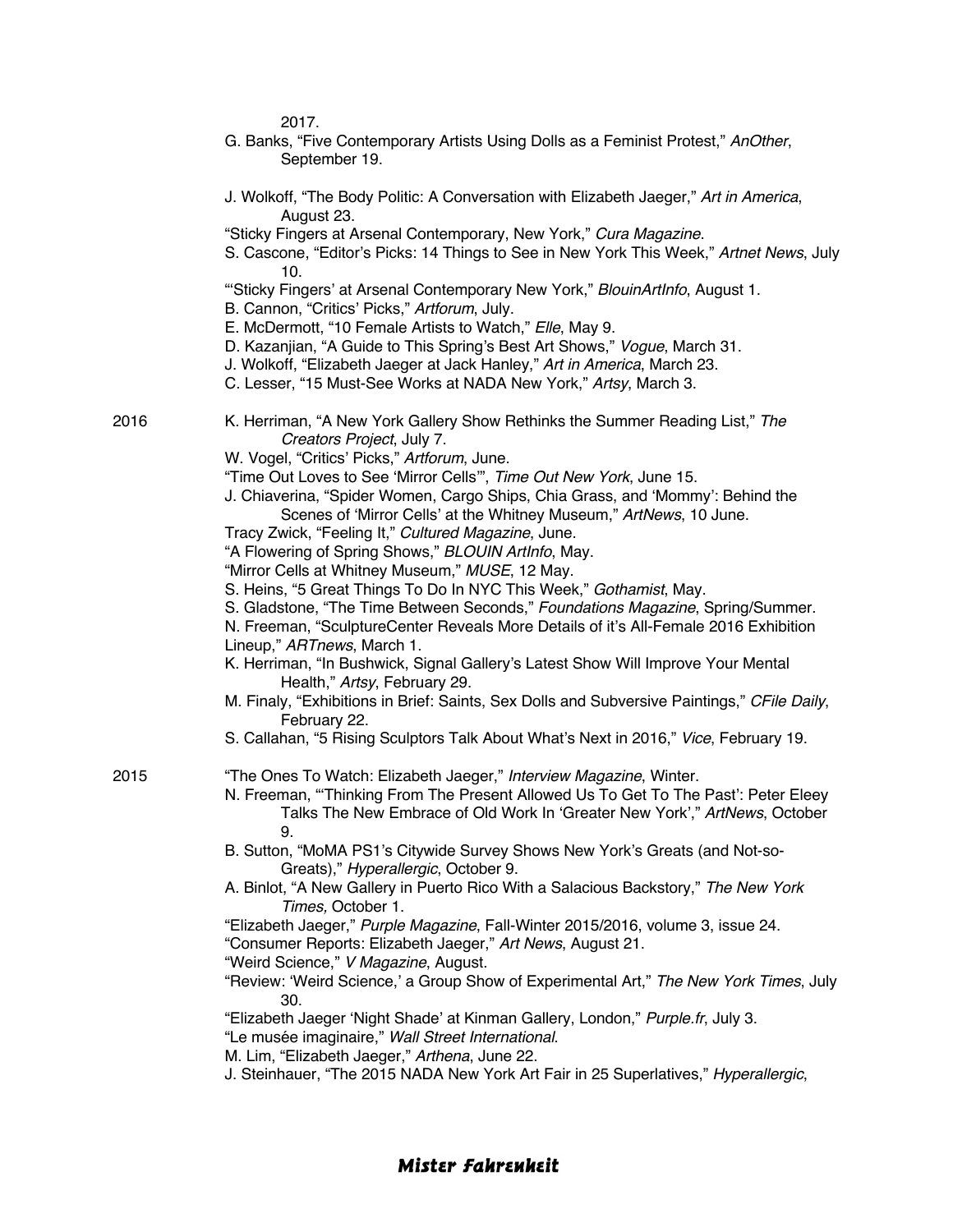|      | May 15.<br>B. Boucher, "Sex Sells As NADA New York Becomes the World's Most Erotic Art Fair,"<br>Artnet, May 15.<br>S. Indrisek, "Delusional Shopping at NADA New York," Art Info, May 14.<br>A. Campbell, "Elizabeth Jaeger, And Now Gallery," Artforum, May.<br>M. Elizalde, "New York City Art Gallery Guide: Lower East Side and Chinatown," Condé<br>Nast: Traveler, March 27.                                                     |
|------|-----------------------------------------------------------------------------------------------------------------------------------------------------------------------------------------------------------------------------------------------------------------------------------------------------------------------------------------------------------------------------------------------------------------------------------------|
| 2014 | "Post Woman," Kaleidoscope Magazine, Issue 23, Winter.<br>L. Rubio, "artnet Asks: Elizabeth Jaeger," artnet news, November.<br>R. Small, "Elizabeth Jaeger, Former Model, Reshaping Her Career," The New York<br>Times, October 8.<br>J. Earnest, "Through a Glass Darkly, Elizabeth Jaeger," The Brooklyn Rail, In<br>Conversation, October 3.<br>S. Indrisek, "Elizabeth Jaeger: Blobs, Stretchers, Drunk Guys," Artinfo, January 23. |
| 2013 | W.S. Smith, "First Look: Elizabeth Jaeger," Art In America, September.<br>J. Earnest, "Elizabeth Jaeger at Interstate Projects," SFAQ Online, July.<br>J.A. Peetz, "Where the Sun Don't Shine," Artforum.com, July 18.<br>Z. Lescaze, "Medieval Times at NADA," Gallerist NY, May 10.<br>Very Large Array, book and DVD. Nationale, Portland, OR.                                                                                       |
| 2011 | Benny, "Platinum Musing," experimentalarchive.blogspot.com.<br>April Raimondi, Anyi. "Platinum Musing: Elizabeth Jaeger," msmspdx.com.<br>C. Armstrong, "Elizabeth Jaeger," Workspace.com, March.                                                                                                                                                                                                                                       |
| 2010 | Trippe, "Hungry Man," Fecalface.com, October.<br>L. Radon, "Review: Very Large Array," Ultrapdx.com, July.<br>S. Korman, "Notes From a Young Curator."                                                                                                                                                                                                                                                                                  |
| 2009 | A. Watson, "Elizabeth Jaeger: Making Sunday a Funday," AmeliasMagazine.com, June.                                                                                                                                                                                                                                                                                                                                                       |

### **Museum Collections**

Whitney Museum of American Art

### **Artist Books**

| 2018 | Denude, Peradam Press, ISBN: 978-1-7320534-8-9                            |
|------|---------------------------------------------------------------------------|
| 2017 | In Case of Fire, onestar press                                            |
| 2016 | Ships In The Night, Peradam Press, ISBN: 978-0-9906448-6-6                |
| 2015 | The Rat, Peradam Press                                                    |
| 2013 | <i>Eros C'est La Vie</i> , Totem Press, 2013                              |
| 2011 | How Other People See Me, Publication Studio, 978-1-9356625-8-7            |
| 2010 | Very Large Array, book and DVD (with Jenna Kaes). Nationale, Portland, OR |